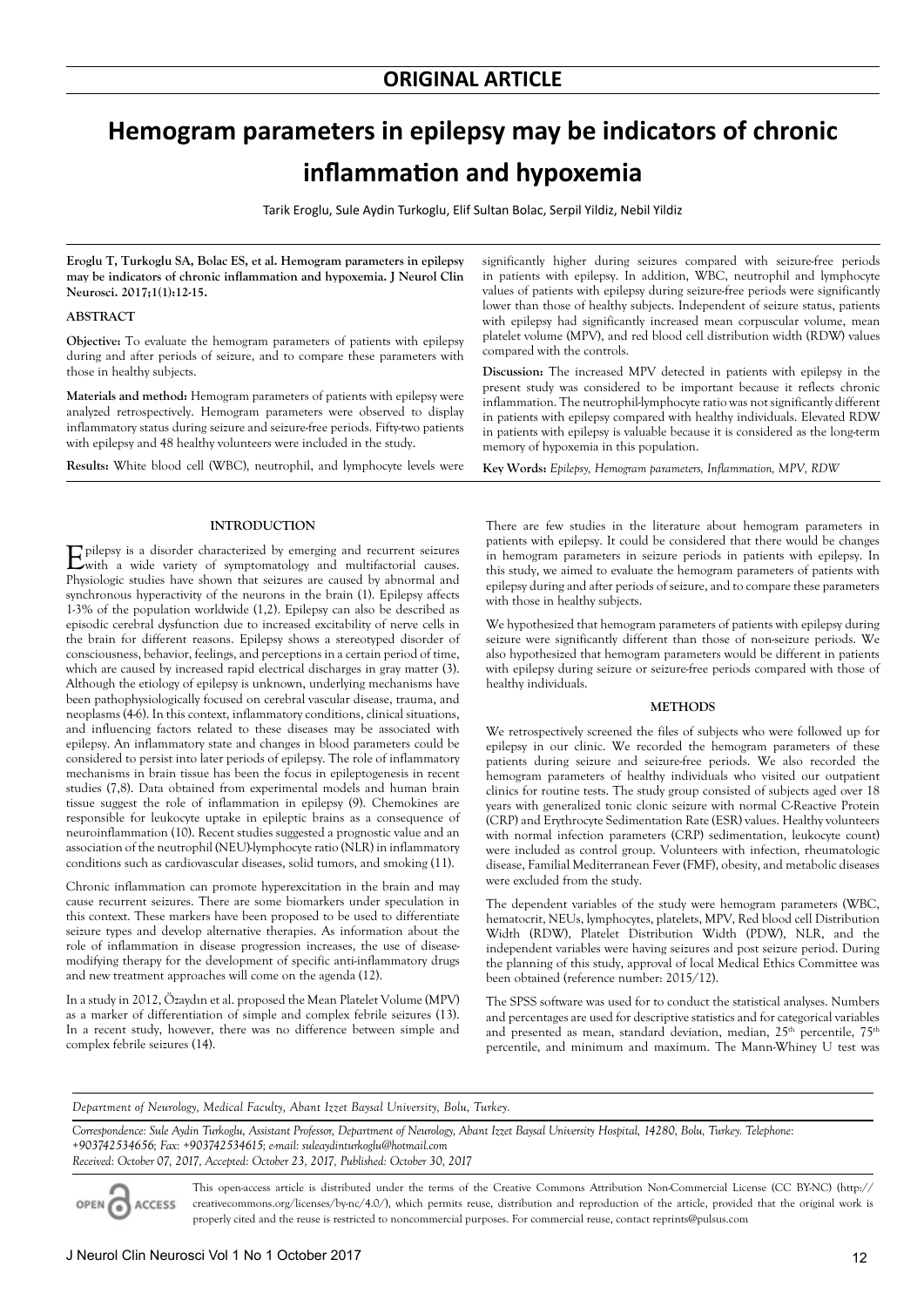used for the comparison of nonhomogeneous parameters and the t-test was used for homogenous variables. Dependent two-group comparisons were performed using the Wilcoxon signed-rank test if non-homogenous distribution was considered, and the paired t-test was used for homogenously distributed parameters. The Chi-square test was used for categorical variables. The level of statistical significance was set at p values lower than 0.05.

## **RESULTS**

A total of 32 female (61.5%) and 20 (38.5%) male with epilepsy were included in the study group. As a control group, 30 (61.2%) female and 19 (38.8%) male healthy volunteers were included. The mean ages of the men in study and control groups were  $31.30 \pm 7.05$  years and  $35.26 \pm 6.85$ , respectively. The mean ages of the women in study and control groups were  $31.75 \pm 9.94$  and  $32.46 \pm 7.22$  years, respectively. There was no difference between the groups in terms of sex and age (Tables 1 and 2) (both p>0.05).

## **TABLE 1**

## **Comparison of sex between the groups**

|                    | Study group |      | Control Group |      | Total |      |
|--------------------|-------------|------|---------------|------|-------|------|
| <b>Sex</b>         | n           | %    | n             | $\%$ | n     | $\%$ |
| Female             | 32          | 61.5 | 30            | 61.2 | 62    | 61.4 |
| Male               | 20          | 38.5 | 19            | 38.8 | 39    | 38.6 |
| Total              | 52          | 100  | 49            | 100  | 101   | 100  |
| Pearson Chi-square | $P=0.974$   |      |               |      |       |      |

# **TABLE 2 Age of the groups**

| <b>Sex</b> | Group   | Mean $\pm$ SD    |          | Total(n) |
|------------|---------|------------------|----------|----------|
| Male       | study   | $31.30 \pm 7.05$ |          | 20       |
|            | control | $35.26 \pm 6.85$ | $P=0.08$ | 19       |
| Female     | study   | $31.75 \pm 9.94$ |          | 32       |
|            | control | $32.46 \pm 7.22$ | $P=0.75$ | 30       |

MCV, RDW, and MPV were significantly elevated in patients with epilepsy compared with the controls (all p<0.05). Table 3 shows the comparison of hemogram parameters between the groups.

# **TABLE 3**

**Comparison of hemogram parameters between the epilepsy group and control group during seizure**

|                                 | Study group $*(n=52)$     | Control group $*(n=49)$   | p     |  |
|---------------------------------|---------------------------|---------------------------|-------|--|
| T test                          | mean $\pm$ SD             |                           |       |  |
| HGB                             | $14.04 \pm 1.48$          | $13.97 \pm 1.70$          | 0.802 |  |
| <b>HTC</b>                      | $41.50 \pm 3.90$          | $41.50 \pm 4.36$          | 0.999 |  |
| <b>MCV</b>                      | $87.60 \pm 4.64$          | $85.66 \pm 4.81$          | 0.042 |  |
| <b>RDW</b>                      | $14.70 \pm 1.66$          | $13.74 \pm 1.55$          | 0.003 |  |
| PLT.                            | $235.59 \pm 73.99$        | $247.35 \pm 47.52$        | 0.342 |  |
| <b>MPV</b>                      | $9.15 \pm 1.32$           | $8.05 \pm 1.41$           | 0.001 |  |
| Mann-Whitney U median (min-max) |                           |                           |       |  |
| <b>WBC</b>                      | $7.6(3.28-16.4)$          | $7.0(5.0-11.1)$           | 0.348 |  |
| <b>NEU</b>                      | $4.17 \pm 1.57 - 12.14$   | $4.3 \pm 2.40 - 7.71$     | 0.615 |  |
| Lymphocyte                      | $1.98 \pm 0.22 - 8.60$    | $2.20 \pm 1.30 - 3.60$    | 0.905 |  |
| NLR.                            | $1,84 \pm 0,41-12,33$     | $1.89 \pm 0.754.59$       | 0.959 |  |
| PDW                             | $16.50 \pm 12.00 - 21.60$ | $16.00 \pm 13.00 - 20.40$ | 0.391 |  |

*HGB: hemoglobin, HTC: hematocrit, MCV: mean corpuscular volume, RDW:red blood cell distribution width, PLT: platelet MPV:mean platelet volume, WBC: White blood cell, NEU: neutrophil, NLR: neutrophil/lymphocyte ratio, PDW: platelet distribution width.*

WBC, NEU, MCV, RDW, MPV, lymphocyte, and PDW values were significantly different in the seizure-free period of the epilepsy group compared with the controls (all p<0.05). WBC, NEU, and lymphocytes were significantly higher in the controls compared with the epilepsy group (Table 4).

# **TABLE 4**

**Comparison of hemogram parameters between the epilepsy group and control group during the seizure-free period**

|                                 | Studygroup $*(n=52)$ | Controlgroup $*(n=49)$ | p     |  |
|---------------------------------|----------------------|------------------------|-------|--|
| T test                          | mean $\pm$ SD        |                        |       |  |
| <b>WBC</b>                      | $6.17 \pm 1.40$      | $7.15 \pm 1.51$        | 0.001 |  |
| <b>NEU</b>                      | $3.50 \pm 0.95$      | $4.35 \pm 1.39$        | 0.001 |  |
| HGB                             | $13.86 \pm 1.40$     | $13.97 \pm 1.70$       | 0.748 |  |
| <b>HTC</b>                      | $41.21 \pm 3.94$     | $41.50 \pm 4.36$       | 0.727 |  |
| <b>MCV</b>                      | $88.14 \pm 5.61$     | $85.66 \pm 4.81$       | 0.02  |  |
| <b>RDW</b>                      | $14.58 \pm 1.72$     | $13.74 \pm 1.55$       | 0.011 |  |
| PLT                             | $226.30 \pm 64.37$   | $247.35 \pm 47.52$     | 0.064 |  |
| <b>MPV</b>                      | $8.92 \pm 1.55$      | $8.04 \pm 1.41$        | 0.004 |  |
| Lymphocyte                      | $2.04 \pm 0.68$      | $2.30 \pm 0.60$        | 0.045 |  |
| Mann-Whitney U median (min-max) |                      |                        |       |  |
| <b>NLR</b>                      | $1.69(0.71-6.13)$    | 1.87 (0.75-4.59)       | 0.28  |  |
| <b>PDW</b>                      | 16.6 (11.9-21)       | $16(13-20.4)$          | 0.04  |  |

*HGB: hemoglobin, HTC: hematocrit, MCV: mean corpuscular volume, RDW:red blood cell distribution width, PLT: platelet MPV:mean platelet volume, WBC: White blood cell, NEU: neutrophil, NLR: neutrophil/lymphocyte ratio, PDW: platelet distribution width.*

WBC, NEU, and lymphocyte values were significantly higher in patients with epilepsy during seizure compared with those of the seizure free period (p<0.05) (Table 5).

# **TABLE 5**

#### **Comparison of hemogram parameters in the epilepsy group during seizure and seizure-free periods**

|                               | Epilepsy group (seizure) | Epilepsy group<br>(seizure-free period) | p     |
|-------------------------------|--------------------------|-----------------------------------------|-------|
| Paired Sample<br>Test         | $Mean \pm SD$            |                                         |       |
| HGB                           | $14.01 \pm 1.58$         | $13.91 \pm 1.55$                        | 0.158 |
| <b>HTC</b>                    | $41.50 \pm 4.11$         | $41.35 \pm 4.14$                        | 0.419 |
| <b>MCV</b>                    | $86.66 \pm 4.80$         | $86.94 \pm 5.36$                        | 0.252 |
| <b>RDW</b>                    | $14.23 \pm 1.67$         | $14.17 \pm 1.68$                        | 0.646 |
| PLT                           | $241.74 \pm 62.53$       | $236.52 \pm 57.52$                      | 0.194 |
| <b>MPV</b>                    | $8.61 \pm 1.46$          | $8.50 \pm 1.54$                         | 0.19  |
| Wilcoxon signed-<br>rank test | Median (Min-Max)         |                                         |       |
| <b>WBC</b>                    | $7.60 \pm 3.28 - 16.40$  | $6.00 \pm 3.85 - 12.10$                 | 0.001 |
| <b>NEU</b>                    | $4.17 \pm 1.57 - 12.14$  | $3.38 \pm 1.976.40$                     | 0.001 |
| <b>PDW</b>                    | $16.50 \pm 12.21.6$      | $16.60 \pm 11.9 - 21$                   | 0.39  |
| Lymphocyte                    | $1.98 \pm 0.22 - 8.6$    | $1.94 \pm 0.664.5$                      | 0.041 |
| NLR.                          | $1.84 \pm 0.41 - 12.33$  | $1.68 \pm 0.71.6.13$                    | 0.145 |

# **DISCUSSION**

WBC, NEU, and lymphocyte counts were significantly higher in patients with epilepsy during seizure and WBC, NEU, and lymphocyte values were significantly lower in the seizure-free period compared with controls (p<0.05). Regardless of seizure, MPV, RDW, and MCV values were higher in the epilepsy group compared with the control group.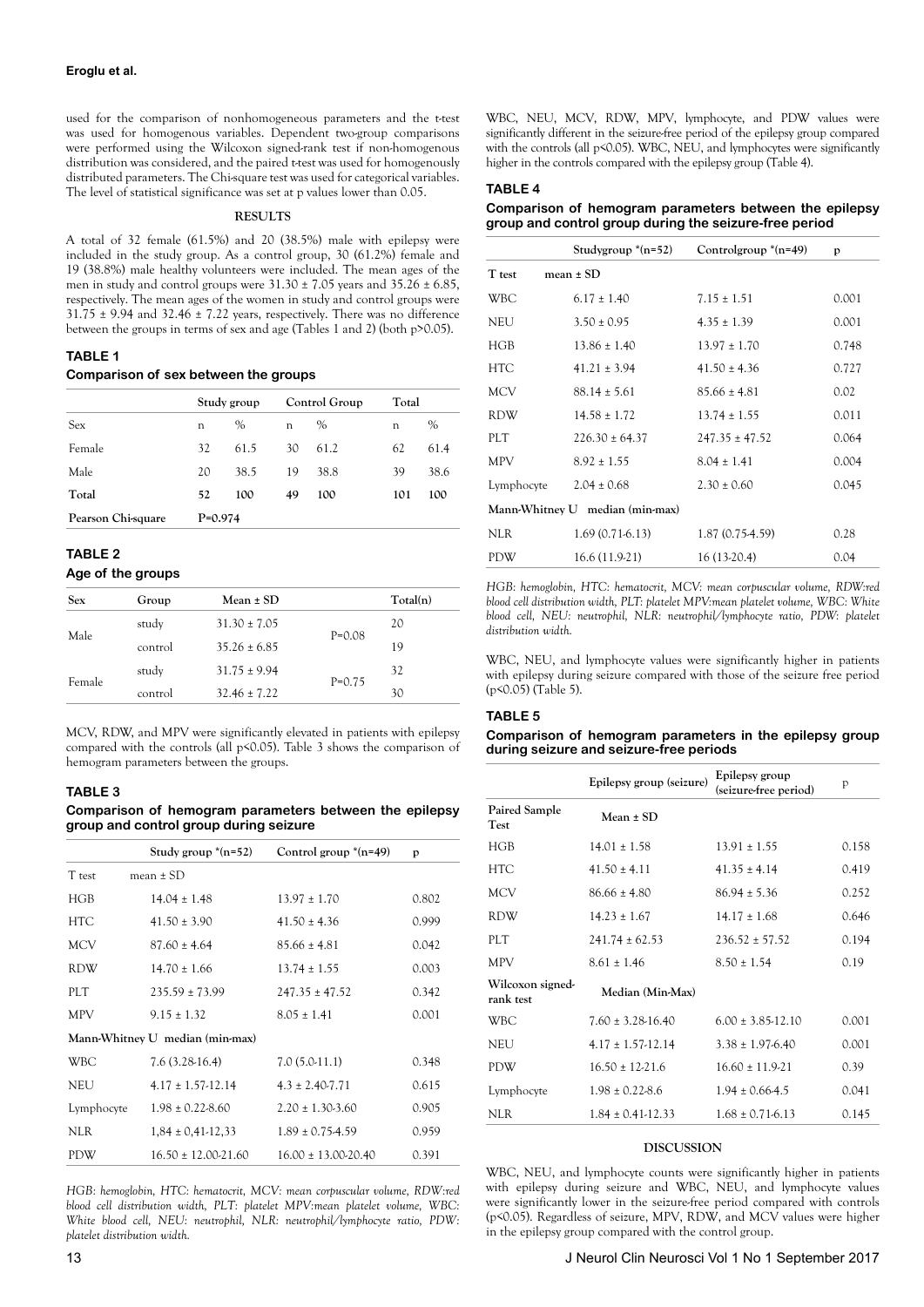Some studies reported changes in WBC or lymphocyte levels in patients with epilepsy during seizure or seizure-free periods. Moreover, elevation in prolactin and WBC levels have been proposed to be related with seizure periods and even with the duration of the seizures (15-17). Consistent with the literature, in our study, elevated WBC, NEU, and lymphocytes were determined in the seizure period in patients with epilepsy, whose CRP levels ruled out infection.

In line with a recent study (18) in the present study, NLR was not significantly different between patients with epilepsy and controls. Both NEUs and lymphocytes showed a global increase. Unlike studies that reported a cytokine release that could be associated with an increase in NLR (19) we observed no cytokine release that might increase NLR nor a huge increase in NEUs that might suppress lymphocyte levels. This difference may be a consequence of recurrent seizures in complex febrile seizures and fever or infection, which might accompany febrile convulsions. Patients in status epilepticus may also be useful in future studies to investigate whether an increase exists in this direction. Studying the elevation of NLR in patients in status epilepticus could add much to the literature.

Recent studies focused on inflammation in brain tissue (7,20). Some reports speculated that antiinflammatory medicine used during acute infections might prevent epileptogenesis. Moreover, blockade of proinflammatory interleukins may cease seizures in patients with status epilepticus (21,22).

MPV elevation without a significant change in the number of platelets could reflect the ongoing inflammatory condition in patients with epilepsy. Increased MPV is supposed to be a marker of platelet activation, and larger platelets can be prothrombotic and may aggregate more easily. Indeed, MPV elevation is considered as the precursor of inflammation or an atherosclerotic event in many acute and chronic inflammatory and vascular diseases (23-26). Elevated MPV was introduced as an inflammation marker in inflammatory conditions and it was suggested to be correlated with poor prognosis independent of other clinical events in acute cerebrovascular diseases (24). To our knowledge, this is the first study to report elevated MPV in generalized epilepsy. A number of studies were conducted to observe the role of inflammation in the development of epilepsy and epileptic seizures. Ozaydın et al. proposed MPV as a marker to differentiate simple and complex febrile seizures (13). However, a more recent study found no MPV elevation (19). The MPV increase in the seizure and seizure-free periods of our patients cannot be fully explained by the reports in the literature. However, epilepsy is a dynamic process, and inflammation could supply continuity in seizure-free periods despite it being more pronounced during attacks. The MPV increase might be an extension of an inflammatory process that continues at a low level (27). MPV elevation is also likely to be associated with inflammation in our case. It would be useful to investigate the correlation of MPV elevation with other inflammatory cytokines.

RDW is a hematologic parameter that reflects the size variability of erythrocytes. Recent studies emphasized its importance in the prognosis and mortality of many diseases. In a recent study, RDW was shown to be ineffective at distinguishing simple and complex febrile seizures (18). However, RDW elevation was proposed to be used as a biomarker for diseases associated with acute hypoxemia, and it is capable of long-term memory of serious illness causing hypoxia (25,28). Hypoxia is known to occur in patients with epilepsy during seizures and it is responsible for brain damage. RDW elevation in patients with epilepsy may be associated with short-term hypoxemia. The hematocrit and hemoglobin levels in the study group were not different compared with the control group. Therefore, this increase in RDW was not associated with anemia, especially iron deficiency anemia, because epilepsy could be related with inflammation, and because RDW increases in inflammatory conditions (29,30). It is not surprising that we found more elevated RDW in the study group than in the healthy controls. We did not study the correlation of hemogram parameters and frequency of seizures. Therefore, this elevation in RDW could not be related with seizures in patients with epilepsy.

Although the hemoglobin and hematocrits were not different between the study and control groups, MCV was significantly elevated in the study group compared with the controls. Antiepileptic drugs may interact with folate and vitamin B12 metabolism, which results in megaloblastic anemia (31). Our patients were on treatment with either valproic acid, diphenylhydantoin, levetiracetam, topiramate or lamotrigine. However, we did not study B12 and folate levels in the present study. On the other hand, the MCV of the subjects in the present study were in the normal range, even the elevated MCV in the study group.

# J Neurol Clin Neurosci Vol 1 No 1 September 2017 14

In conclusion, the present study adds to the literature about the association between epilepsy and changes in hematologic parameters. Elevated WBC, MPV, and RDW values may be a consequence of ongoing inflammatory processes in epilepsy pathogenesis. In addition, RDW is an important parameter in terms of chronic hypoxia in epilepsy.

#### **REFERENCES**

- 1. Shneker BF, Fountain NB. Epilepsy. Dm Disease-a-Month. 2003;49(7):426-78.
- 2. Manford M. The National General-Practice Study of Epilepsy the Syndromic Classification of the International-League-against-Epilepsy Applied to Epilepsy in a General-Population. Arch Neurol. 1992;49(8):801-8.
- 3. Marchi N, Granata T, Janigro D. Inflammatory pathways of seizure disorders. Trends Neurosci. 2014;37(2):55-65.
- 4. Luhdorf K, Jensen LK, Plesner AM. Etiology of Seizures in the Elderly. Epilepsia. 1986;27(4):458-63.
- 5. Lossius MI. Incidence and predictors for post-stroke epilepsy. A prospective controlled trial. The Akershus stroke study. Eur J Neurol. 2002;9(4):365-8.
- 6. Hesdorffer DC, V.C. Risk factors, in Epilepsy: A comprehensive, J.A.T.P. Engel, Editor. Lippincott-Raven Publishhers: Philadelphia. 1997;59-67.
- 7. Vezzani A. Epilepsy and Inflammation in the Brain: Overview and Pathophysiology. Epilepsy Currents. 2014;14:3-7.
- 8. Cerri C, Caleo M, Bozzi Y. Chemokines as new inflammatory players in the pathogenesis of epilepsy. Epilepsy Res. 2017;136:77-83.
- 9. Aronica E. Neuroinflammatory targets and treatments for epilepsy validated in experimental models. Epilepsia. 2017;58(S3):27-38.
- 10.Varvel NH. Infiltrating monocytes promote brain inflammation and exacerbate neuronal damage after status epilepticus. Proc Natl Acad Sci. 2016;113(38):E5665-74.
- 11.Azab B, Camacho-Rivera M, Taioli E. Average Values and Racial Differences of Neutrophil Lymphocyte Ratio among a Nationally Representative Sample of United States Subjects. Plos One. 2014;9(11).
- 12.Amhaoul H. Brain inflammation in a chronic epilepsy model: Evolving pattern of the translocator protein during epileptogenesis. Neurobiol Dis. 2015;82:526-39.
- 13.Ozaydin E. Differences in iron deficiency anemia and mean platelet volume between children with simple and complex febrile seizures. Seizure Eur J Epilep. 2012;21(3):211-4.
- 14.Nikkhah A, Salehiomran MR, Asefi SS. Differences in Mean Platelet Volume and Platelet count between children with simple and complex febrile seizures. Iran J Child Neurol. 2017;11(2):44.
- 15.Sundararajan T, Tesar GE, Jimenez XF. Biomarkers in the diagnosis and study of psychogenic nonepileptic seizures: A systematic review. Seizure. 2016;35:11-22.
- 16.Luef G. Hormonal alterations following seizures. Epilepsy Behav. 2010;19(2):131-3.
- 17.Shah AK. Peripheral WBC count and serum prolactin level in various seizure types and nonepileptic events. Epilepsia. 2001;42(11):1472-5.
- 18.Yigit Y. The role of neutrophil–lymphocyte ratio and red blood cell distribution width in the classification of febrile seizures. Eur Rev Med Pharmacol Sci. 2017;21:554-9.
- 19.Goksugur S. Neutrophil-to-lymphocyte ratio and red blood cell distribution width is a practical predictor for differentiation of febrile seizure types. Eur Rev Med Pharmacol Sci. 2014;18(22):3380-5.
- 20.Van Vliet EA. Neuroinflammatory pathways as treatment targets and biomarker candidates in epilepsy: emerging evidence from preclinical and clinical studies. Neuropathol Appl Neurobiol. 2017.
- 21.Fabene PF. A role for leukocyte-endothelial adhesion mechanisms in epilepsy. Nat Med. 2008;14(12):1377-83.
- 22.Uludag IF. IL-1beta, IL-6 and IL1Ra levels in temporal lobe epilepsy. Seizure. 2015;26:22-5.